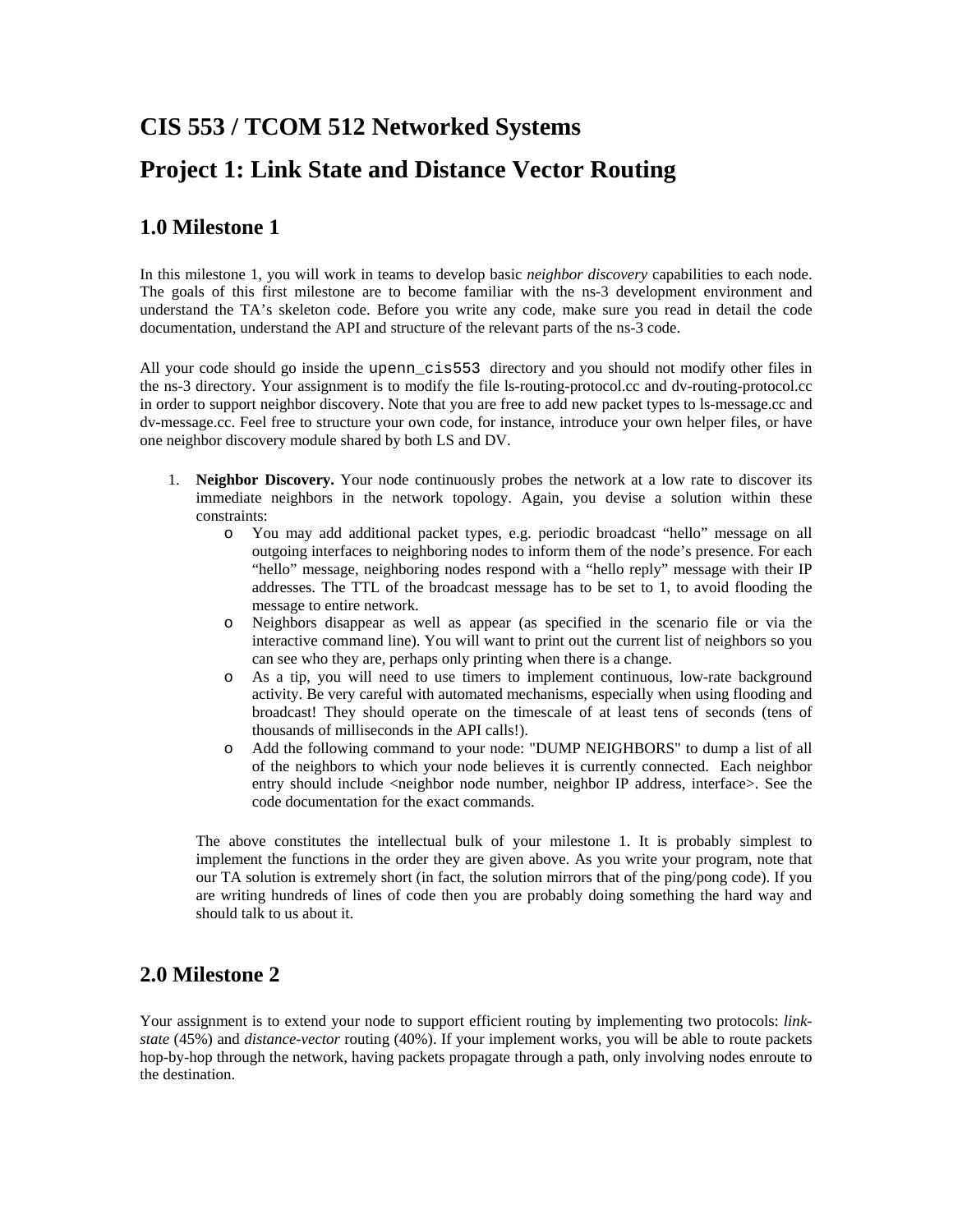#### **2.1 Link-state routing**

Your node must implement link-state routing to construct a routing table, and use this routing table to forward packets towards their destination. You should read about link-state routing in Peterson 4.2.3. Note that we are not implementing OSPF, but a different and simpler link-state protocol. The link-state protocol generally involves four steps:

- 1. **Neighbor discovery.** To determine your current set of neighbors. You will use the neighbor discovery code that you built in milestone 1.
- 2. **Link-state flooding.** To tell all nodes about all neighbors. You will have to implement flooding code that uses the neighbor table that you build in project 1 to disseminate link-state packets. Your flooding protocol should not result in infinite packet loops or unnecessary duplicate packets (i.e. a node should not forward a link-state packet it has seen previously, or has seen a more recent one). A key design choice is whether to send out a LinkState packet periodically or immediately after the neighbor list changes. A key design criterion is to distribute link state information using as few packets as possible, while keeping nodes as up to date as possible.
- 3. **Shortest-path calculation using Dijkstra's algorithm.** To build and keep up-to-date a routing table that allows you to determine the next-hop to forward a packet towards its destination. The least-cost route is the one with the fewest hops.
- 4. **Forwarding.** To send packets using the next-hops.

#### Some basic guidelines

- 1. See the details in the Peterson textbook for a good suggestion on how to implement Dijkstra's algorithm. The result of this algorithm should be a routing table containing the next-hop neighbor to send to for each destination address.
- 2. You should forward packets using the next-hop neighbors in your calculated routing table. The exception is packets sent to the network broadcast address (e.g., for neighbor discovery or sending link state information); these should be flooded. Note, then, that when your node receives a packet, it may perform one of three actions: (1) if the packet is destined for the node, it will "deliver" the packet locally; (2) if the packet is destined for another node, it will "route" the packet; (3) if the packet is destined for the broadcast address, it will both deliver packet locally, and continue flooding the packet (while avoiding infinite loops).
- 3. Add a command to your node: "DUMP ROUTES" to dump the contents of the routing table. You may find this more convenient than logging the entire routing table after every change. Note that this command is already in the skeleton code, and you need to find the function that corresponds to this command and modify it accordingly. Each routing table entry should contain <destination node number, destination IP address, next hop node number, next hop IP address, interface, cost>.

Once you have completed all of the above, you should be able to ping any other node (by node number) in the network, and have a packet travel to that node and back without being unnecessarily flooded throughout the network. To see that your protocol is working, we have provided an example test scenario. (Read Section 5 of code documentation for details.) For your own testing purposes, you might want to set up a small ring network, use ping to test whether you can reach remote nodes, and then break reachability by stopping a node on the path so that ping no longer receives a response. Your routing protocol should detect this and repair the situation by finding an alternative path. When it does, ping will work again. Congratulations! You have a real, working network!

#### **2.2 Distance-vector routing**

The second routing protocol you have to implement is the *distance-vector* routing protocol, described in Section 4.2.2 in the textbook. Your solution should address the count-to-infinity problem by bounding the